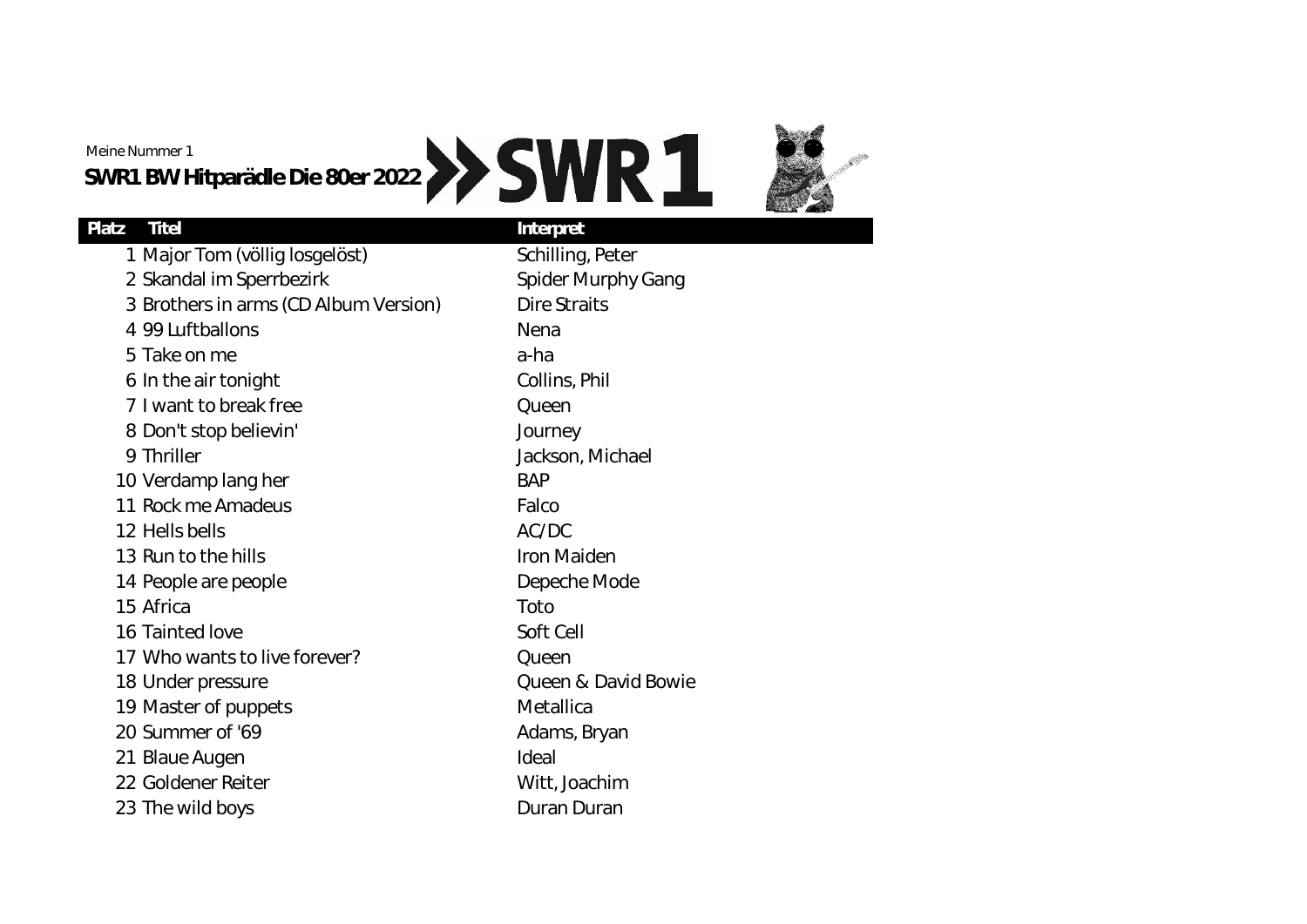| 24 Radio ga ga                                  | Queen                                 |
|-------------------------------------------------|---------------------------------------|
| 25 Perfect strangers                            | Deep Purple                           |
| 26 Sweet dreams (are made of this)              | Eurythmics                            |
| 27 Do kanns zaubere                             | <b>BAP</b>                            |
| 28 Purple rain                                  | Prince & The Revolution               |
| 29 Jump                                         | Van Halen                             |
| 30 Sunday bloody Sunday                         | U <sub>2</sub>                        |
| 31 One                                          | Metallica                             |
| 32 Der Kommissar                                | Falco                                 |
| 33 Never let me down again                      | Depeche Mode                          |
| 34 Hier kommt Alex                              | <b>Toten Hosen</b>                    |
| 35 Kayleigh                                     | Marillion                             |
| 36 Jeanny (Part I)                              | Falco                                 |
| 37 Forever young                                | Alphaville                            |
| 38 Fade to grey                                 | Visage                                |
| 39 Money for nothing                            | Dire Straits                          |
| 40 Live is life                                 | Opus                                  |
| 41 Ohne dich (schlaf' ich heut nacht nicht ein) | Münchener Freiheit                    |
| 42 Total eclipse of the heart                   | Tyler, Bonnie                         |
| 43 Relax                                        | Frankie Goes To Hollywood             |
| 44 (I'll never be) Maria Magdalena              | Sandra                                |
| 45 Still loving you                             | Scorpions                             |
| 46 Barcelona                                    | Mercury, Freddie & Montserrat Caballé |
| 47 Bochum                                       | Grönemeyer, Herbert                   |
| 48 Just can't get enough                        | Depeche Mode                          |
| 49 Sweet child o' mine (Album Version)          | Guns N' Roses                         |
| 50 Back in black                                | AC/DC                                 |
| 51 Westerland                                   | Ärzte                                 |
| 52 The winner takes it all                      | Abba                                  |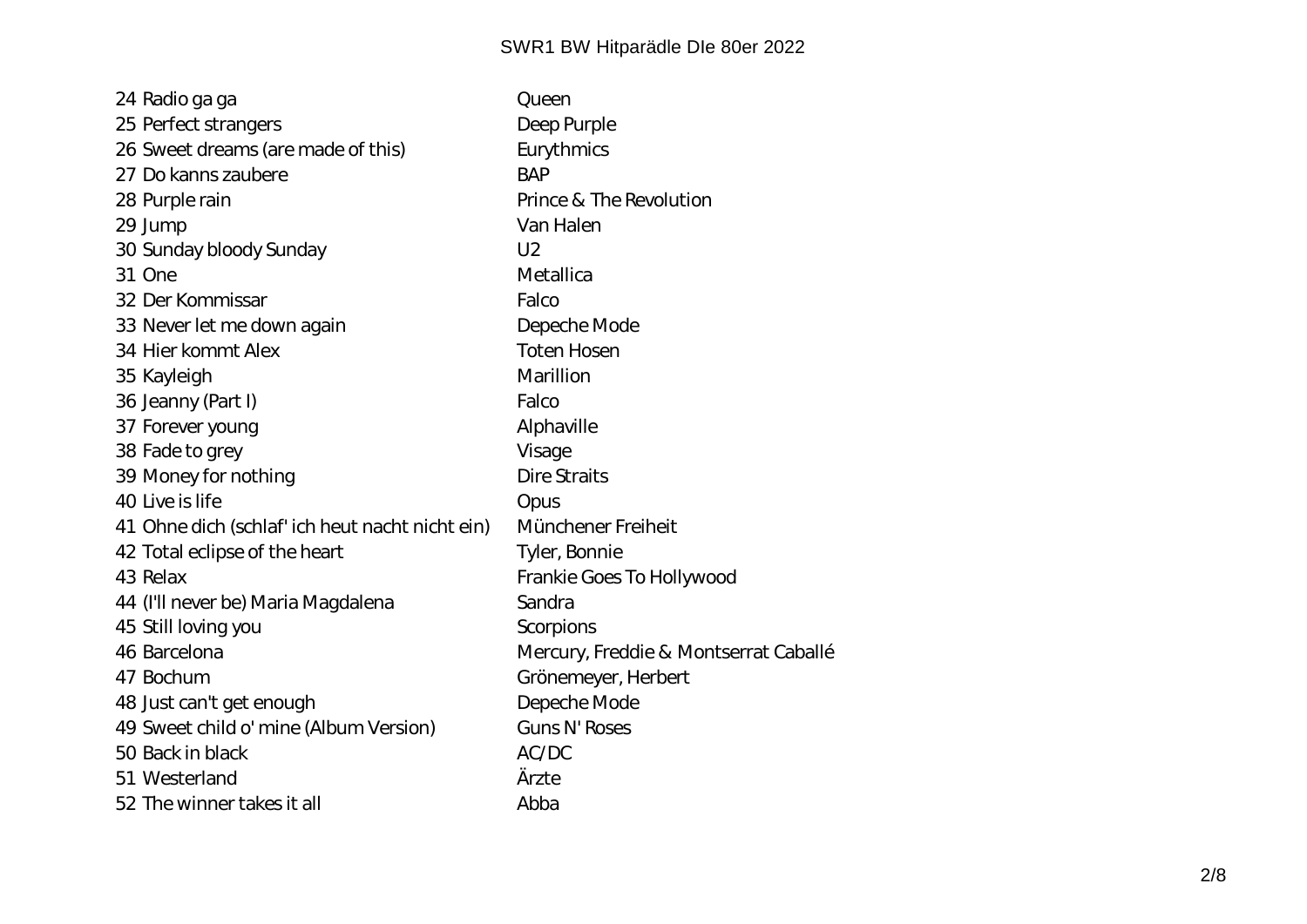53 Livin' on a prayer state of the Bon Jovi 54 The power of love entitled a series of the Frankie Goes To Hollywood 55 Mama Genesis 56 Born in the U.S.A Springsteen, Bruce 57 Funkelperlenaugen ein andere Pur 58 Maid of Orleans (The Waltz Joan of Arc) Orchestral Manoeuvres In The Dark (OMD) 59 Runaway **Bon Jovi** Bon Jovi 60 Don't you (forget about me) Simple Minds 61 Shout Tears For Fears 62 Smalltown boy **Bronski** Beat 63 Super Trouper **Abba** 64 Wozu sind Kriege da? Lindenberg, Udo & Pascal 65 Another one bites the dust Queen 66 Codo DÖF 67 Billie Jean Jackson, Michael 68 The best Turner, Tina 69 The final countdown (LP-Version) Europe 70 Kristallnaach BAP 71 With or without you can be made to the U2 72 Oinr isch emmr dr Arsch Schwoißfuaß 73 Self control by the Branigan, Laura 74 Private dancer Turner, Tina 75 Nein, meine Söhne geb' ich nicht Mey, Reinhard 76 Sternenhimmel Kah, Hubert 77 Down under Men At Work 78 Paradise city Guns N' Roses 79 Blue Monday 1988 New Order 80 Moonlight shadow Oldfield, Mike & Reilly, Maggie 81 Telegraph Road Dire Straits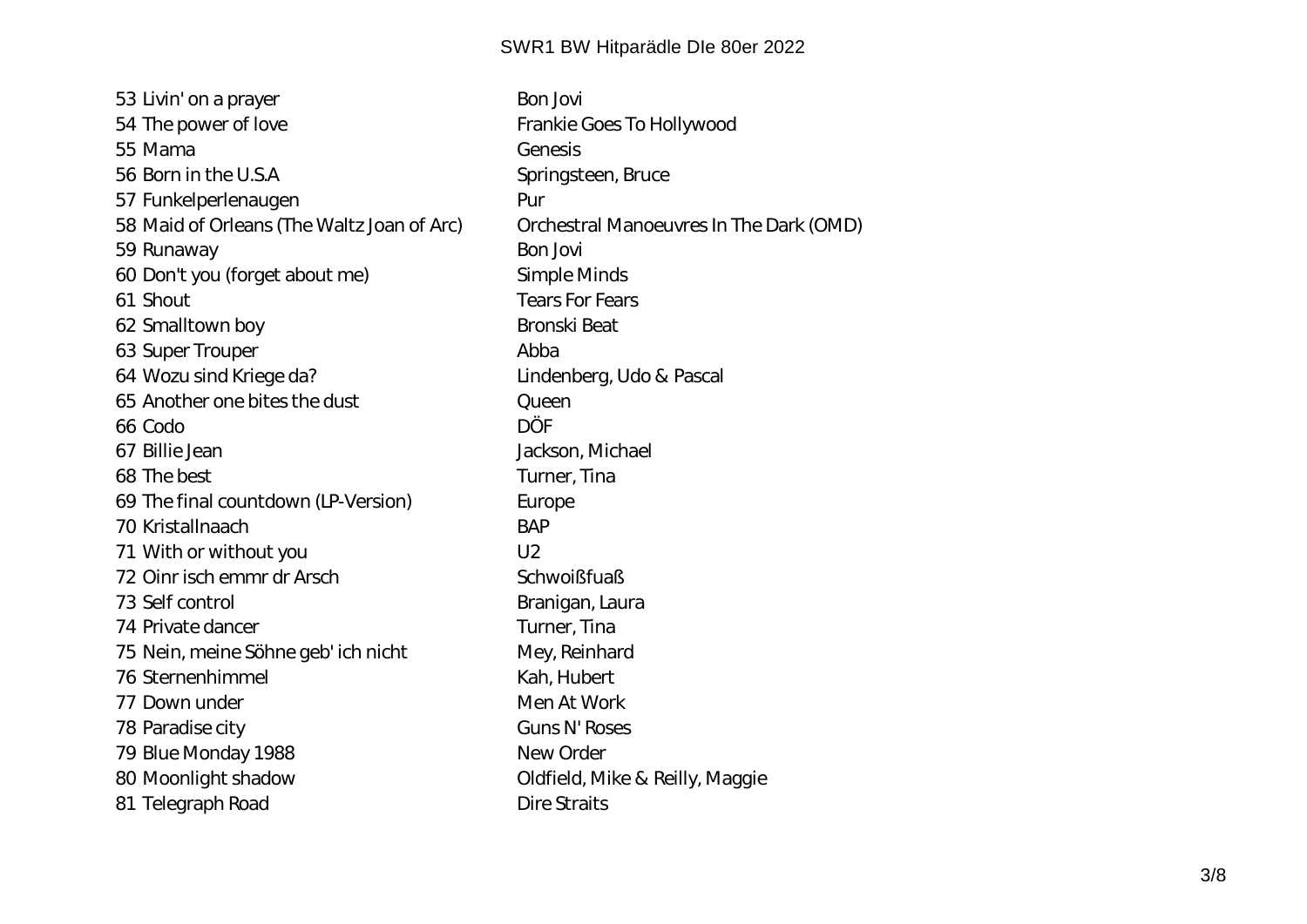82 Through the barricades Spandau Ballet 83 Ich war noch niemals in New York Jürgens, Udo 84 Männer Grönemeyer, Herbert 85 The look Roxette 86 Ich will Spaß Markus 87 Land of confusion Genesis 88 Such a shame Talk Talk 89 Life is for living and the state of the Barclay James Harvest 90 Sonderzug nach Pankow Lindenberg, Udo 91 Bruttosozialprodukt Geier Sturzflug 92 Come on Eileen **Dexys Midnight Runners** 93 Girls just want to have fun Lauper, Cyndi 94 Eiszeit Maffay, Peter 95 Beat it Jackson, Michael 96 Urgent Foreigner 97 Für immer und dich Reiser, Rio 98 Another day in paradise Collins, Phil 99 Irgendwie, irgendwo, irgendwann Nena 100 Everything counts **Example 20 Separate Separate Depeche Mode** 101 Walk of life **Dire Straits** 102 Let's dance Bowie, David 103 I want to know what love is Foreigner 104 Kids in America New York 104 Kim Wilde, Kim 105 Thank you for the music and the music Abba 106 Eye of the tiger state of the tiger survivor 107 Learning to fly **Pink Floyd** 108 Ain't nobody **Rufus & Chaka Khan** 109 The River Springsteen, Bruce 110 Smooth operator Sade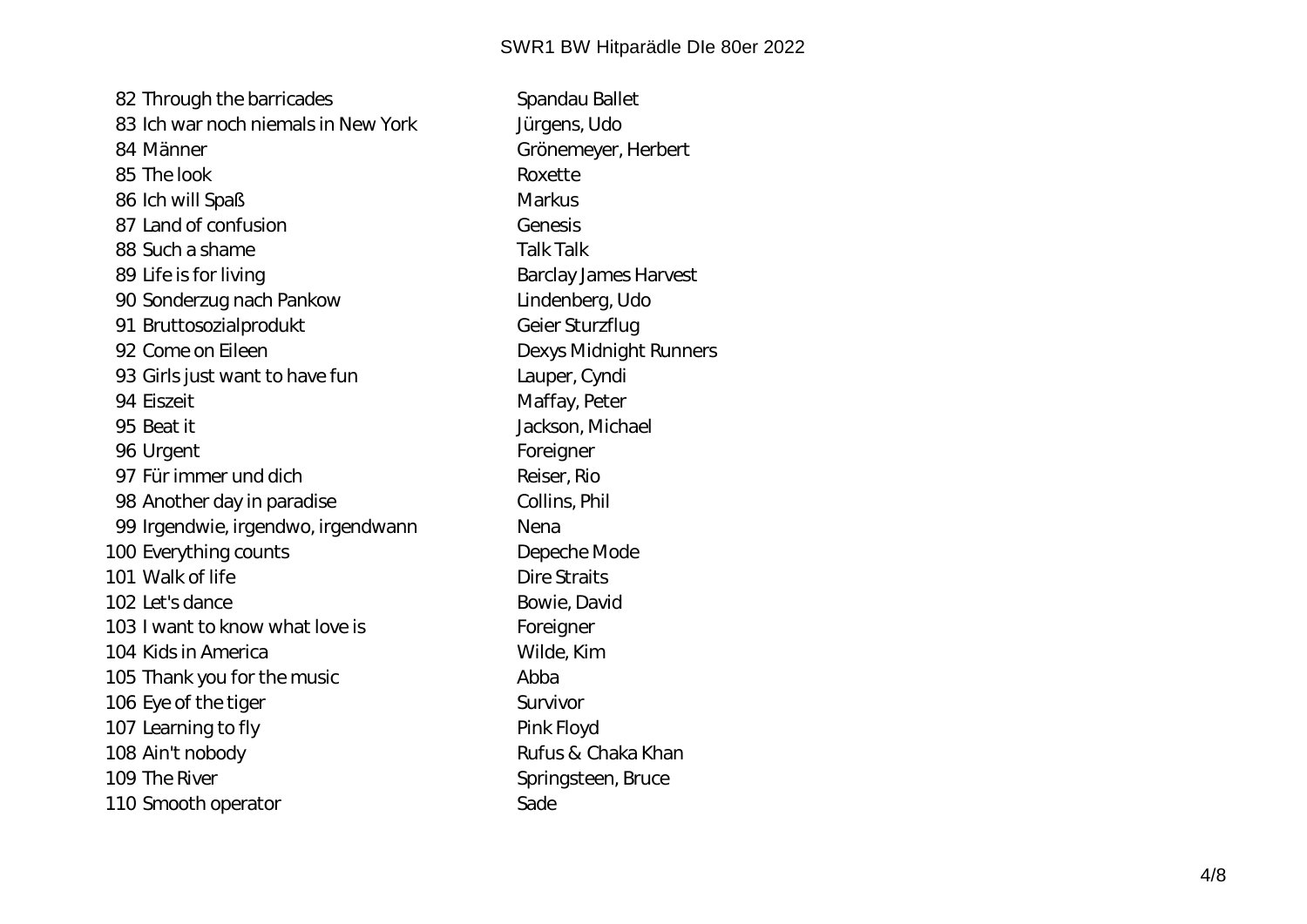111 Gold Spandau Ballet 112 Rock you like a hurricane Scorpions 113 Listen to your heart Roxette 114 Every breath you take Police 115 Freiheit (live) Westernhagen 116 Owner of a lonely heart Yes 117 Sledgehammer Gabriel, Peter 118 Dancing in the dark Springsteen, Bruce 119 Run like hell **Pink Floyd** 120 1000 und 1 Nacht Lage, Klaus 121 Heaven and hell **Black Sabbath** 122 Ace of spades Motorhead 123 Hallelujah Cohen, Leonard 124 Flashdance ... what a feeling entitled a cara, Irene 125 Dein ist mein ganzes Herz Kunze, Heinz Rudolf 126 Friends will be friends Company Curean 127 Leningrad **Joel, Billy** 128 Leuchtturm Nena 129 Belfast Child Simple Minds 130 Juke box hero **Foreigner** Foreigner 131 Loch Lomond (live) Runrig 132 Holy diver **Dio** 133 Big in Japan Alphaville 134 My hometown Springsteen, Bruce 135 It's a sin extended to the Pet Shop Boys 136 Start me up and a series of the Rolling Stones 137 The number of the beast Iron Maiden 138 Hammer to fall **Communist Communist Communist Communist Communist Communist Communist Communist Communist Communist Communist Communist Communist Communist Communist Communist Communist Communist Communist Communist Co** 139 A kind of magic queen Queen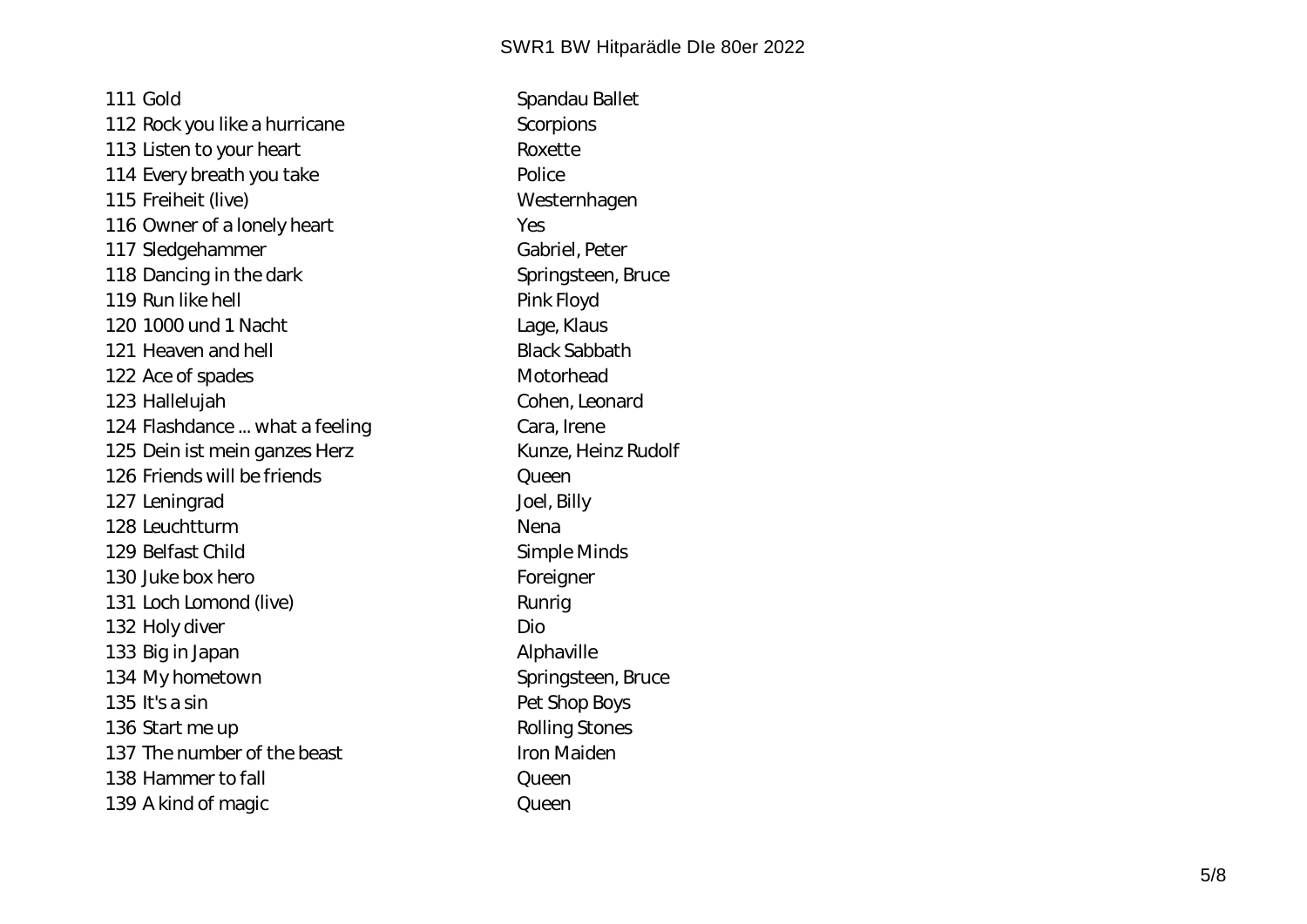| 140 Karl der Käfer                                              | Gänsehaut                             |  |
|-----------------------------------------------------------------|---------------------------------------|--|
| 141 Personal Jesus (Single edit)                                | Depeche Mode                          |  |
| 142 Sounds like a melody                                        | Alphaville                            |  |
| 143 The love cats                                               | Cure                                  |  |
| 144 For those about to rock we salute you                       | AC/DC                                 |  |
| 145 Neue Männer braucht das Land                                | Deter, Ina                            |  |
| 146 Beds are burning                                            | Midnight Oil                          |  |
| 147 The trooper                                                 | Iron Maiden                           |  |
| 148 Our darkness                                                | Clark, Anne                           |  |
| 149 Kleine Taschenlampe brenn'                                  | Markus                                |  |
| 150 Junimond                                                    | Reiser, Rio                           |  |
| 151 When the rain begins to fall                                | Jackson, Jermaine & Pia Zadora        |  |
| 152 Wind him up                                                 | Saga                                  |  |
| 153 Rosanna (Album Version)                                     | Toto                                  |  |
| 154 Breaking the law                                            | Judas Priest                          |  |
| 155 König von Deutschland                                       | Reiser, Rio                           |  |
| 156 I wanna dance with somebody (who loves me) Houston, Whitney |                                       |  |
| 157 West end girls                                              | Pet Shop Boys                         |  |
| 158 La Isla Bonita                                              | Madonna                               |  |
| 159 Here I go again [USA Remix]                                 | Whitesnake                            |  |
| 160 It's raining again                                          | Supertramp                            |  |
| 161 Ba-Ba Banküberfall                                          | Erste allgemeine Verunsicherung (EAV) |  |
| 162 Careless whisper                                            | Michael, George                       |  |
| 163 On the turning away                                         | Pink Floyd                            |  |
| 164 Fade to black                                               | Metallica                             |  |
| 165 One moment in time Olympia, 1988, Seoul                     | Houston, Whitney                      |  |
| 166 Schickeria                                                  | Spider Murphy Gang                    |  |
| 167 Der blaue Planet                                            | Karat                                 |  |
| 168 I'm still standing                                          | John, Elton                           |  |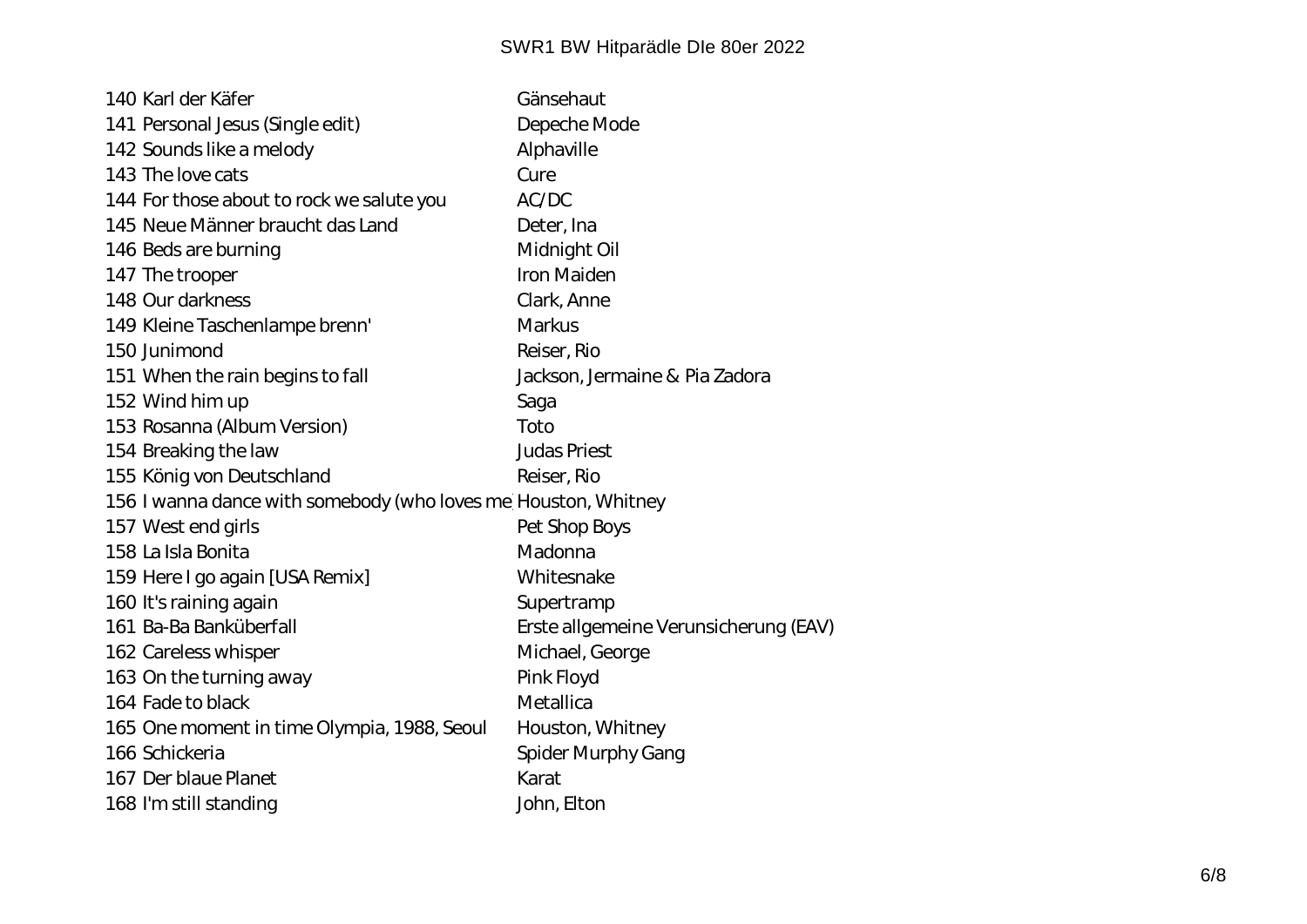| 169 Absolute beginners                         | Bowie, David              |
|------------------------------------------------|---------------------------|
| 170 Zu spät                                    | Ärzte                     |
| 171 Russians                                   | Sting                     |
| 172 Vienna calling                             | Falco                     |
| 173 Hike Chopin                                | Gazebo                    |
| 174 Home by the sea                            | Genesis                   |
| 175 Rebel yell                                 | Idol, Billy               |
| 176 Poison                                     | Cooper, Alice             |
| 177 Words                                      | David, F. R.              |
| 178 Die Stroßaboh                              | Kriwanek, Wolle           |
| 179 Time after time                            | Lauper, Cyndi             |
| 180 I still haven't found what I'm looking for | U <sub>2</sub>            |
| 181 Hallowed be thy name                       | Iron Maiden               |
| 182 Fragile                                    | Sting                     |
| 183 One night in Bangkok (Edit Version)        | Head, Murray              |
| 184 Mad world                                  | Tears For Fears           |
| 185 Ich liebe dich                             | Clowns & Helden           |
| 186 Wouldn't it be good                        | Kershaw, Nik              |
| 187 Eisbär                                     | Grauzone                  |
| 188 The power of love                          | Rush, Jennifer            |
| 189 Hunting high and low (Single Version)      | a-ha                      |
| 190 Like a prayer                              | Madonna                   |
| 191 You spin me round (like a record)          | Dead Or Alive             |
| 192 Déjà vu                                    | Spliff                    |
| 193 Somebody                                   | Depeche Mode              |
| 194 The boys of summer (Single Edit)           | Henley, Don               |
| 195 For you                                    | Mann, Manfred & Earthband |
| 196 The look of love (Part one)                | <b>ABC</b>                |
| 197 Ein bißchen Frieden                        | Nicole                    |